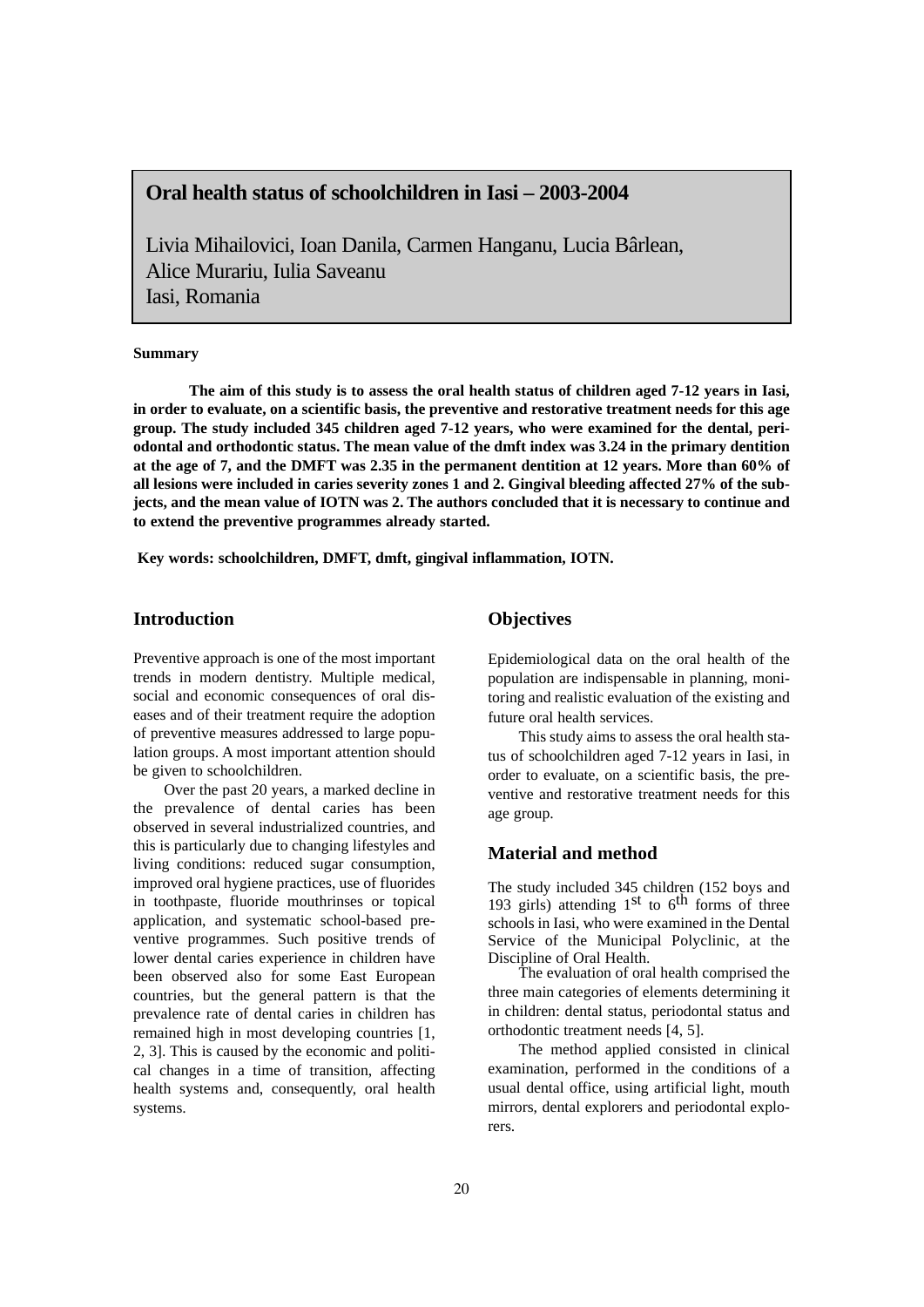Data were collected in the records recommended by WHO for the evaluation of oral health status in children aged 6-12 years. The record contains:

– general information on the examined patient;

– dental status - synthesis of these data lead to the evaluation of caries experience indices in primary (dmf) and permanent (DMF) dentition, as well as of caries severity zones;

– periodontal status - evaluated considering only the gingival bleeding after probing for the upper and the lower central and lateral incisors and first permanent molars.

The authors added to this record the Index of Orthodontic Treatment Needs (IOTN), which is a 5 grades scale index:

 $-$  grade  $5$  = very high treatment needs;

- $-$  grade  $4 =$  high treatment needs;
- grade  $3 =$  limited treatment needs;
- grade  $2 =$  low treatment needs;
- $-$  grade  $1 =$  no treatment needs.

### **Results and discussions**

Data concerning the indices of carious experience and their components in each age group are shown in *Table 1* and *Table 2*.

The mean value of the dmf index in primary teeth revealed a number of 3.24 affected teeth (decayed, missing or filled) per child at the age of 7 years; the mean number of affected surfaces was 8.10 *(Table 1)*.

The d-component (decayed teeth) weighted most, 93.2% of the dmft value, and this data is similar to the ones provided by other studies. This result reveals the low consideration that parents show to the carious lesions of primary teeth, as they think these teeth will anyway be eliminated. The high d-component implicates high complex dental treatment needs, as 40% of the carious lesions were complicated with pulp involvement.

Unlike this, the Restorative Index, which is the ratio ft/dmft x 100, was only 4%, reflecting the low use of dental therapy services, in spite of

| Age      | No.of    | dt   | mt       | ft   | dmft | ds    | ms       | fs   | dmfs  |  |
|----------|----------|------|----------|------|------|-------|----------|------|-------|--|
| group    | children |      |          |      |      |       |          |      |       |  |
| 7 yrs    | 53       | 3.02 | 0.08     | 0.13 | 3.24 | 7.48  | 0.44     | 0.17 | 8.10  |  |
| 8 yrs    | 51       | 4.09 | 0.07     | 0.04 | 4.20 | 10.50 | 0.35     | 0.04 | 10.90 |  |
| 9 yrs    | 69       | 3.60 | 0.50     | 0.3  | 4.40 | 10.20 | 2.53     | 0.46 | 13.20 |  |
| $10$ yrs | 59       | 1.88 | $\Omega$ | 0.02 | 1.90 | 5.00  | $\theta$ | 0.02 | 5.02  |  |

**Table 1.** Caries experience indices in primary dentition.

the obvious increase of the number of dental practitioners and dental offices in the last years and, especially, in spite of the fact that the implementation of social health insurances provides free-of-charge preventive and restorative dental treatments for the children aged bellow 18.

The mean DMF index in permanent dentition reflects the results of the im-plementation of the National Program-me for Prevention of Oral Diseases. Most of the examined children were included in this school-based programme, consisting in weekly mouthrin-ses with the fluoridated solution Fluo-rostom (containing 0.2% NaF).

Children aged 12 years had a mean number of 2.35 affected teeth per child, and the mean DMFS was 3.91 *(Table 2)*.

Similar to the primary dentition, the Dcomponent weighted most (77.4% of the DMFT), whereas the Restorative Index was only 21.3% of the DMFT in children aged 12 years. The explanation lies in that the implementation of the National Preventive Programme leads to a decrease of the prevalence of carious lesions, but the treatment of the teeth already decayed requires health education programmes in order to improve the use of dental health care services. The recent implementation of a Dental Secondary Prevention Programme in the schools of Iasi will lead to a change of the observed DMF index components distribution in the future.

The distribution of the carious lesi-ons on different groups of teeth and surfaces is also very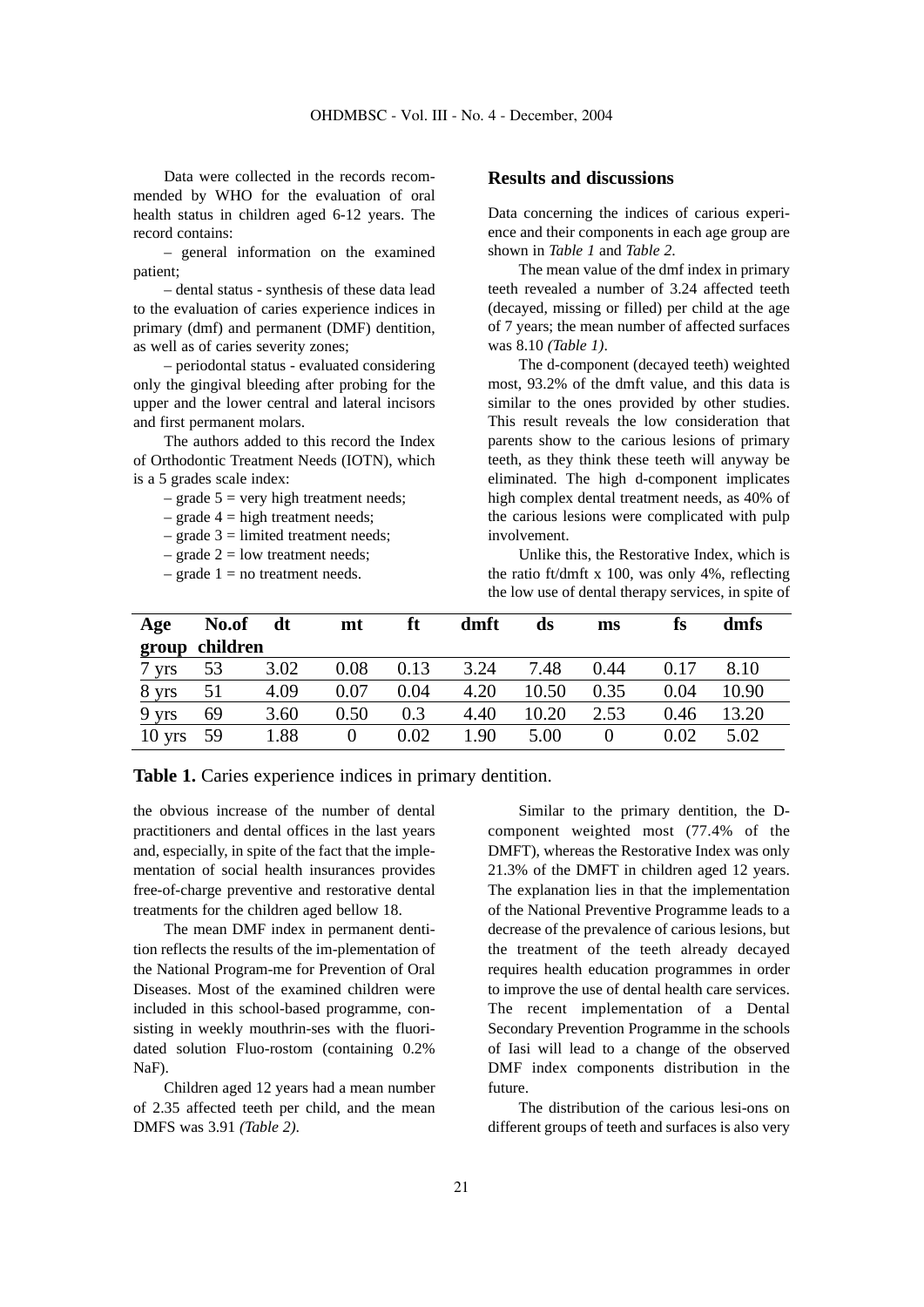| Age                         | No. | DT   | MT       | FT   | <b>DMFT</b>       | DS   | <b>MS</b> | <b>FSDM</b> | <b>FS</b>         |
|-----------------------------|-----|------|----------|------|-------------------|------|-----------|-------------|-------------------|
| group                       |     |      |          |      |                   |      |           |             |                   |
| 7 yrs                       | 53  | 0.53 |          | 0.02 | 0.55              | 0.53 |           | 0.02        | 0.55              |
| 8 yrs                       |     |      |          | 0.02 | .15               | .40  |           | 0.02        | 1.42              |
| 9 yrs                       | 69  | L 12 |          | 0.25 | .37               | 12   |           | 0.36        | 1.48              |
| $\overline{10 \text{ yrs}}$ | 59  | .22  |          | 0.34 | .56               | .37  |           | 0.44        | $\overline{1.81}$ |
| 11 yrs                      | 58  | 1.53 | $0.01\,$ | 0.33 | $\overline{1.87}$ | 2.52 | 0.14      | 0.45        | 3.11              |
| $\overline{12}$ yrs         | 55  | 1.82 | 0.03     | 0.50 | 2.35              | 3.07 | 0.17      | 0.67        | 3.91              |

**Table 2.** Caries experience indices in permanent dentition

important, and from this point of view there are 4 caries seve-rity zones described: zone 1, which in-cludes caries-free teeth; zone 2 - inclu-des lesions in the pits and fissures of the molars and premolars; zone 3 - caries on the approximal surfaces of the canines, premolars and molars, and zone 4, which is the most severe and includes caries of the incisors and/or smooth surfaces.

| Age        | Caries severity zones $(\%$ |      |      |      |      |                        |      |      |  |  |
|------------|-----------------------------|------|------|------|------|------------------------|------|------|--|--|
| group      | <b>Primary teeth</b>        |      |      |      |      | <b>Permanent teeth</b> |      |      |  |  |
|            |                             |      |      |      |      |                        |      |      |  |  |
| <b>vrs</b> | $\overline{10.9}$           | 4. I | 42.2 | 42.8 | 88.1 | 9.7                    |      |      |  |  |
| 8 yrs      | 8.8                         | 1.6  | 57.6 | 32.0 | 72.0 | 24.8                   |      |      |  |  |
| <b>vrs</b> | 9.1                         | 5.1  | 47.2 | 38.6 | 54.0 | 30.3                   | 9.6  | 6.1  |  |  |
| 10 yrs     | 9.0                         | 10.3 | 46.6 | 38.8 | 30.6 | 32.8                   | 20.1 | 16.4 |  |  |
| yrs        |                             |      |      |      | 35.1 | 30.6                   | 20.1 | 14.2 |  |  |
| 12 yrs     |                             |      |      |      | 27.6 | 36.2                   | 21.4 | 14.8 |  |  |
|            |                             |      |      |      |      |                        |      |      |  |  |

**Table 3.** Caries severity zones in the examined group

*Table 3* shows the distribution of these zones in the group of examined schoolchildren.

Caries severity zones 3 and 4 are more frequent in the primary dentition, which is mainly because of the secondary morphology of these teeth, showing reduced depth of the occlusal pits and fissures; zones 1 and 2 are predominant in the permanent dentition of children aged 7-10 years *(Table 3).*

Unlike the results of the study conducted by the WHO in Romania in 1992, when a serious damaging of the teeth was observed in children aged 11-12 years, as zones 3 and 4 weighted 50%, this study reveals important changes in the distribution of the lesions, shown by a proportion of more than 60% of zones 1 and 2.

Gingival inflammation affected 27% of the subjects; the highest values were observed in children attending  $1<sup>st</sup>$  class, whereas in older children, who had better oral hygiene habits, gingival bleeding was less frequent *(Table 4).*

| Age      | Gingival inflammation (% subjects) |       |      |      |               |      |      |  |  |  |  |
|----------|------------------------------------|-------|------|------|---------------|------|------|--|--|--|--|
| group    |                                    | Upper |      |      | <b>Global</b> |      |      |  |  |  |  |
|          | <b>CI</b>                          |       | M1   | CI   |               | M1   |      |  |  |  |  |
| 7 yrs    | 20.1                               | 15.4  | 11.5 | 28.2 | 26.0          | 14.5 | 30.0 |  |  |  |  |
| 8 yrs    | 16.7                               | 12.0  | 10.0 | 22.1 | 19.3          | 12.0 | 28.2 |  |  |  |  |
| 9 yrs    | 15.2                               | 11.8  | 9.1  | 17.7 | 16.3          | 14.5 | 27.3 |  |  |  |  |
| $10$ yrs | 10.1                               | 9.0   | 14.8 | 15.1 | 12.3          | 20.2 | 26.7 |  |  |  |  |
| 11 yrs   | 9.2                                | 8.7   | 16.0 | 12.4 | 10.5          | 21.4 | 25.9 |  |  |  |  |
| $12$ yrs | 8.3                                | 7.1   | 18.5 | 10.8 | 9.6           | 21.2 | 23.9 |  |  |  |  |

**Table 4.** Proportion of children affected by gingival inflammation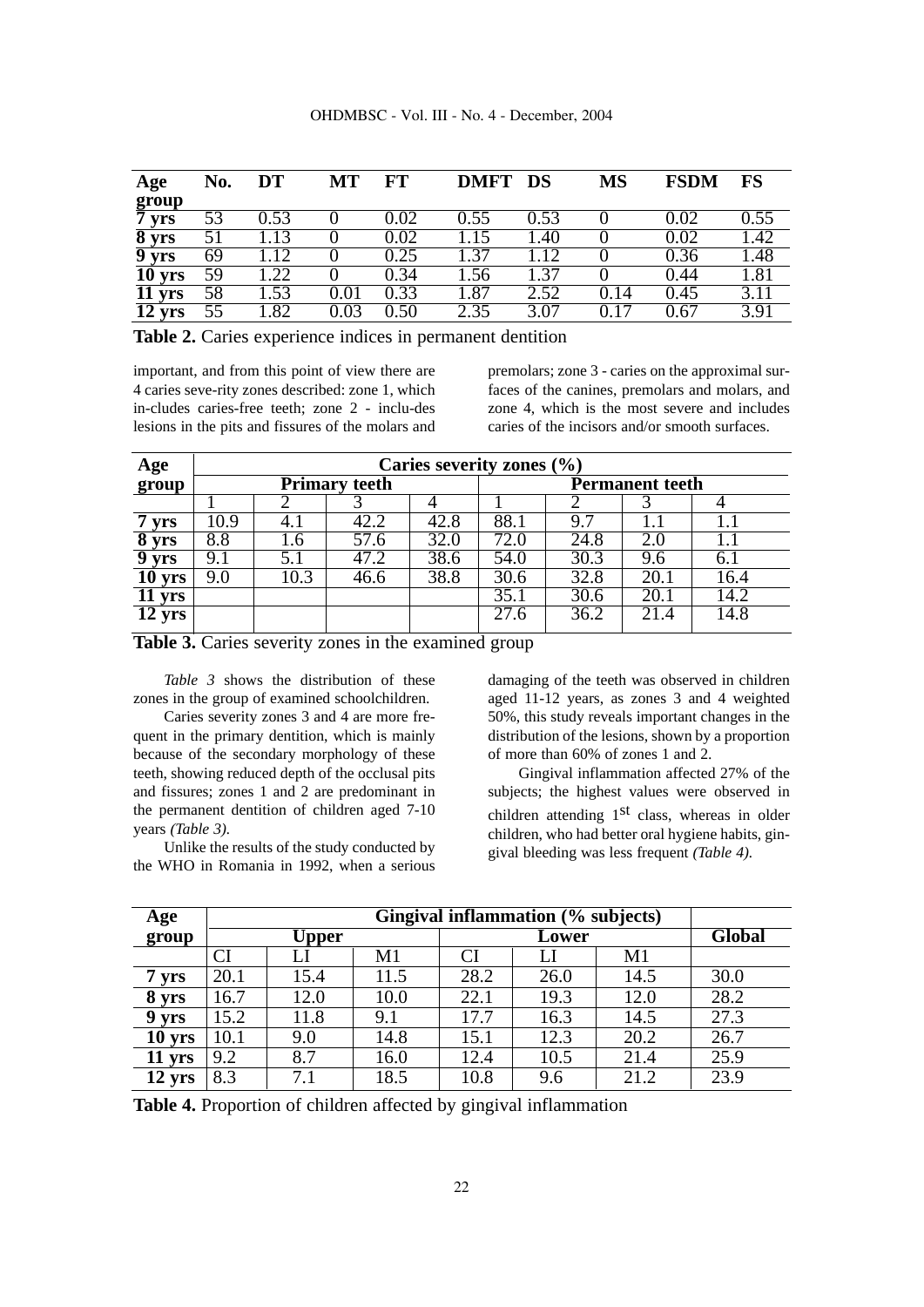Zones most affected by gingival inflammation were also different from one age group to another: gingival bleeding of the anterior teeth was more frequent in younger children, while in children aged 11-12 years carious lesions of the posterior teeth caused the gingival inflammation of the first permanent molar.

Irrespective of the age group, most of the subjects had their lower teeth more frequently affected by gingival inflammation than the upper ones.

Analysis of the orthodontic treatment needs revealed a mean value of 2 for the IOTN, indicating reduced treatment needs (56.5% of the subjects). Very high orthodontic treatment needs (grade 5) was not observed in the examined group *(Table 5)*. Twelve of the children were wearing mobile orthodontic devices.

The study reveals some aspects of the oral health treatment needs in schoolchildren aged 7- 12 years in Iasi. The high number of carious lesions in primary teeth indicates high restorative treatment needs. In the permanent dentition, the situation is much better than it was 10 years ago, as the DMFT was 4.1 [6] in 1992 and 2.7 in 2000 in the children aged 12 years [7]. Although the DMFT in the present study is not much higher than the value settled by the WHO objectives for the year 2010 (DMFT  $= 2$  in children aged 12), the achievement of these objectives requires more complex preventive programmes. Local fluoridation with mouthrinses is efficient especially for the prevention of caries on the smooth surfaces and this aspect is pointed out by the results of this study, as caries severity zones 1 and 2 were predominant. However, approximately 90% of the carious lesions in children are located in the pits and fissures of the occlusal surfaces, because the complex primary morphology incre-ases their vulnerability to caries, especially in the first years after the eruption. The retentive anatomy of these surfaces allows neither a correct mechanical re-moval of the plaque, nor an efficient action of the fluorides in the process of remineralization, thus requiring a sealant protection. All the examined children who had an indication for this preventive method had their first permanent molars sealed immediately after the examination. In addition, the presence of the gingival inflammation in 27% of the children indicates the need for extended oral health education programmes, in order to improve their oral health knowledge and behaviours. Oral health education of the parents is also needed for the children better access to dental care services.

| Age          | <b>IOTN</b>    |                |                |                |                |               |     |               |     |                |
|--------------|----------------|----------------|----------------|----------------|----------------|---------------|-----|---------------|-----|----------------|
| group        | 5              |                |                | 4              |                | 3             |     | 2             |     |                |
|              | No.            | $\frac{6}{6}$  | No.            | $\frac{6}{6}$  | No.            | $\frac{6}{6}$ | No. | $\frac{6}{6}$ | No. | $\frac{6}{10}$ |
| 7 yrs        | $\overline{0}$ | $\overline{0}$ | $\overline{0}$ | $\overline{0}$ | 3              | 0.9           | 30  | 8.7           | 20  | 5.8            |
| 8 yrs        | $\overline{0}$ | $\overline{0}$ |                | 0.3            | 3              | 0.9           | 28  | 8.1           | 19  | 5.5            |
| 9 yrs        | $\theta$       | $\overline{0}$ | $\overline{2}$ | 0.6            | 5              | 1.5           | 37  | 10.7          | 25  | 7.3            |
| 10 yrs       | $\overline{0}$ | $\overline{0}$ | $\overline{0}$ | $\overline{0}$ | $\overline{2}$ | 0.5           | 35  | 10.1          | 22  | 6.4            |
| 11 yrs       | $\theta$       | $\overline{0}$ |                | 0.3            | $\overline{2}$ | 0.5           | 34  | 9.9           | 21  | 6.0            |
| 12 yrs       | $\theta$       | $\overline{0}$ |                | 0.3            | 3              | 0.9           | 31  | 9.0           | 20  | 5.8            |
| <b>Total</b> | $\overline{0}$ | $\overline{0}$ | 5              | 1.5            | 18             | 5.2           | 195 | 56.5          | 127 | 36.8           |

**Table 5.** Index of Orthodontic Treatment Needs in each age group

# **Conclusions**

1. The index of caries experience had a mean value of 3.24 in the primary dentition of the children aged 7 years and 2.35 in the permanent teeth at the age of 12 years.

2. The D-component of the index was predominant in all the age groups, indicating a low use of dental care services.

3. Caries severity zones 3 and 4 were predominant in primary dentition, whereas cariesfree teeth and pit and fissure caries were more frequent in children aged 11 and 12 years.